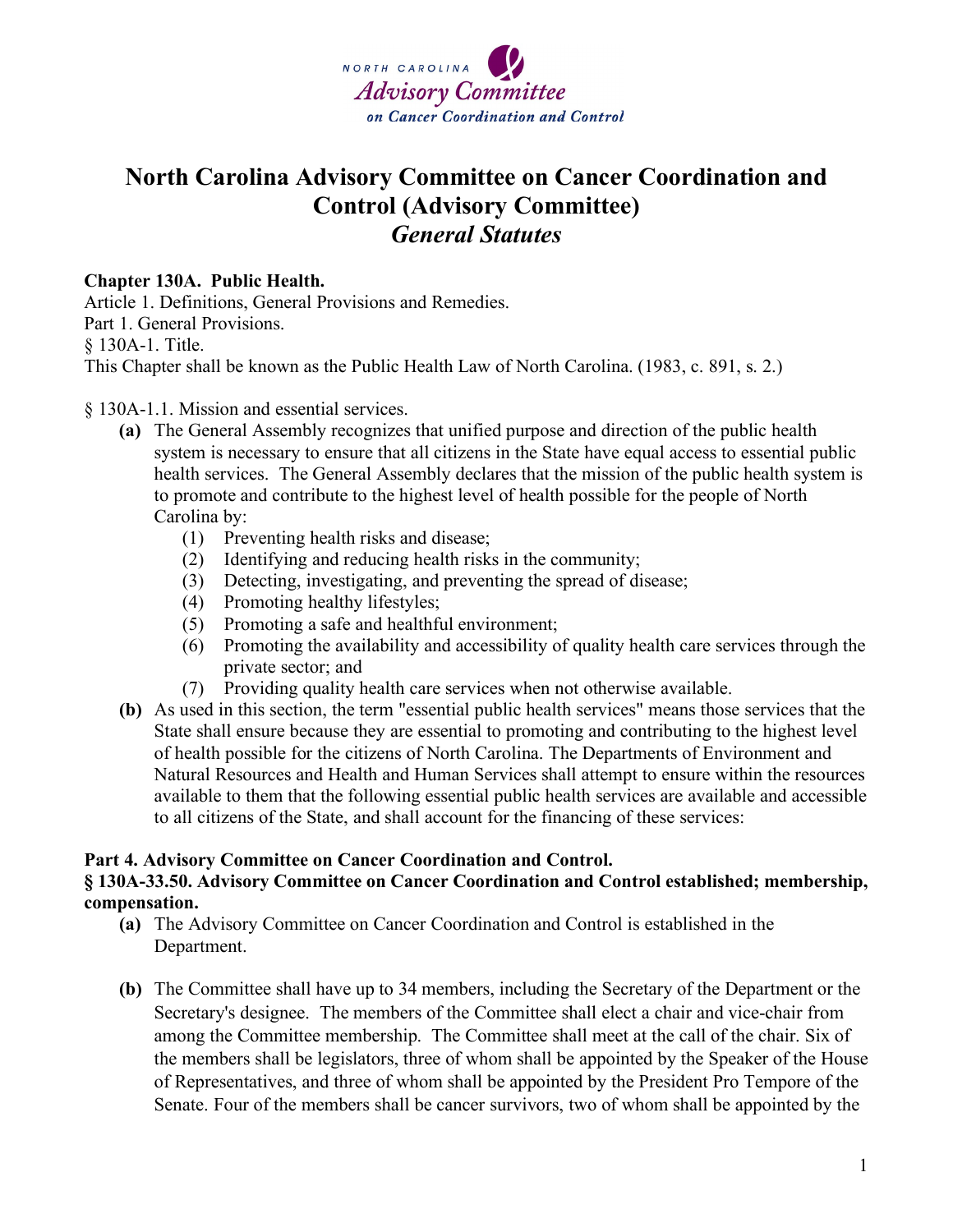

Speaker of the House of Representatives, and two of whom shall be appointed by the President Pro Tempore of the Senate. The remainder of the members shall be appointed by the Governor as follows:

- (1) One member from the Department of Environment and Natural Resources;
- (2) Three members, one from each of the following: the Department, the Department of Public Instruction, and the North Carolina Community College System;
- (3) Four members representing the cancer control programs at North Carolina medical schools, one from each of the following: the University of North Carolina at Chapel Hill School of Medicine, the Bowman Gray School of Medicine, the Duke University School of Medicine, and the East Carolina University School of Medicine;
- (4) One member who is an oncology nurse representing the North Carolina Nurses Association;
- (5) One member representing the Cancer Committee of the North Carolina Medical Society;
- (6) One member representing the Old North State Medical Society;
- (7) One member representing the American Cancer Society, North Carolina Division, Inc.;
- (8) One member representing the North Carolina Hospital Association;
- (9) One member representing the North Carolina Association of Local Health Directors;
- (10) One member who is a primary care physician licensed to practice medicine in North Carolina;
- (11) One member representing the American College of Surgeons;
- (12) One member representing the North Carolina Oncology Society;
- (13) One member representing the Association of North Carolina Cancer Registrars;
- (14) One member representing the Medical Directors of the North Carolina Association of Health Plans; and
- (15) Up to four additional members at large.

Except for the Secretary, the members shall be appointed for staggered four-year terms and until their successors are appointed and qualify. The Governor may remove any member of the Committee from office in accordance with the provisions of G.S. 143B-13. Members may succeed themselves for one term and may be appointed again after being off the Committee for one term.

- **(c)** The Speaker of the House of Representatives, the President Pro Tempore of the Senate, and the Governor shall make their appointments to the Committee not later than 30 days after the adjournment of the 1993 Regular Session of the General Assembly. A vacancy on the Committee shall be filled by the original appointing authority, using the criteria set out in this section for the original appointment.
- **(d)** To the extent that funds are made available, members of the Committee shall receive per diem and necessary travel and subsistence expenses in accordance with G.S. 138-5.
- **(e)** A majority of the Committee shall constitute a quorum for the transaction of its business.